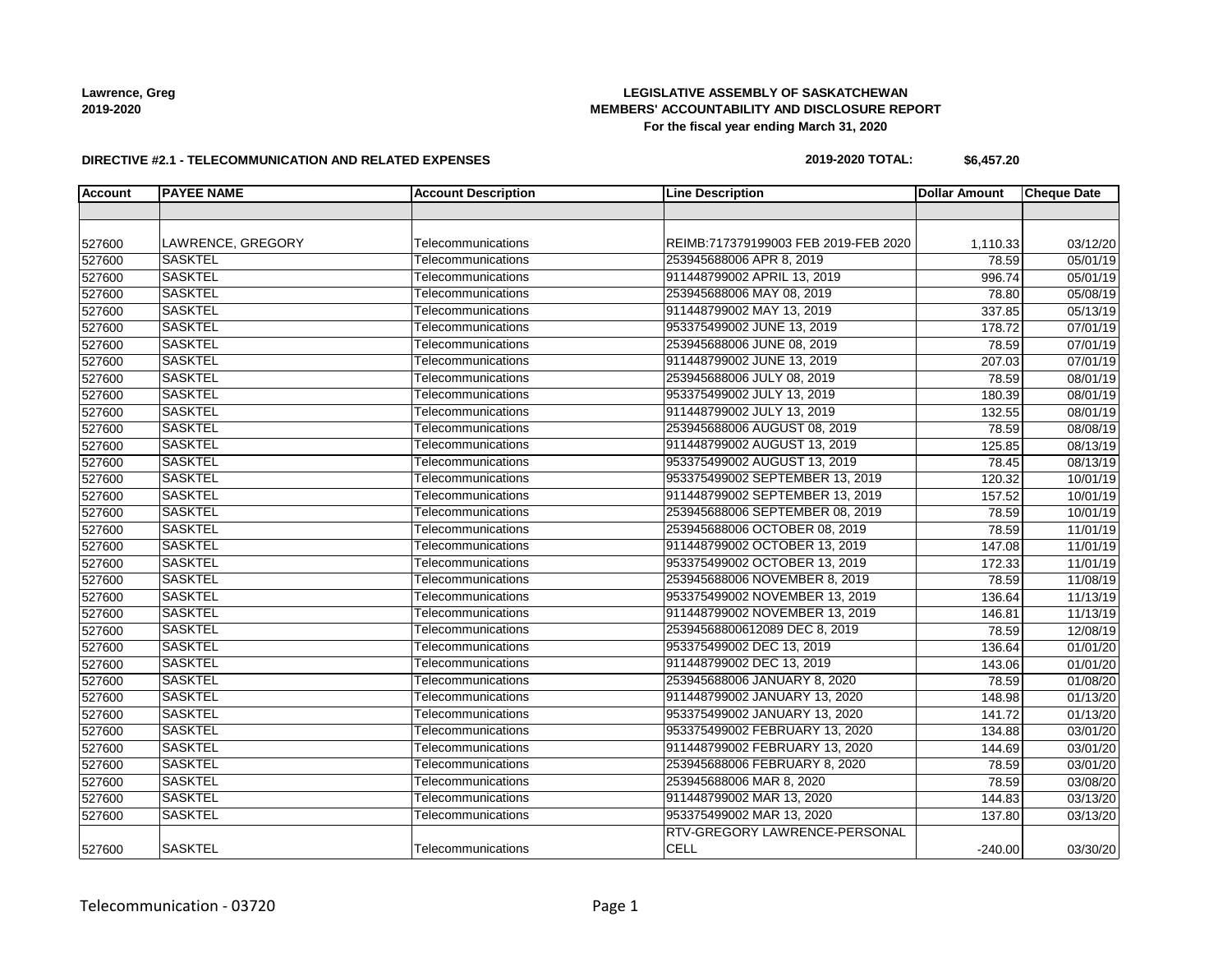| <b>Account</b> | <b>IPAYEE NAME</b> | <b>Account Description</b> | <b>Line Description</b>         | Dollar Amount | <b>Cheque Date</b> |
|----------------|--------------------|----------------------------|---------------------------------|---------------|--------------------|
| 530600         | <b>SASKTEL</b>     | Placement - Tender Ads     | 911448799002 APRIL 13, 2019     | 32.60         | 05/01/19           |
| 530600         | <b>SASKTEL</b>     | Placement - Tender Ads     | 911448799002 MAY 13, 2019       | 32.60         | 05/13/19           |
| 530600         | <b>SASKTEL</b>     | Placement - Tender Ads     | 911448799002 JUNE 13, 2019      | 32.60         | 07/01/19           |
| 530600         | <b>SASKTEL</b>     | Placement - Tender Ads     | 953375499002 JULY 13, 2019      | 32.60         | 08/01/19           |
| 530600         | <b>SASKTEL</b>     | Placement - Tender Ads     | 953375499002 AUGUST 13, 2019    | 32.60         | 08/13/19           |
| 530600         | <b>SASKTEL</b>     | Placement - Tender Ads     | 953375499002 SEPTEMBER 13, 2019 | 32.60         | 10/01/19           |
| 530600         | <b>ISASKTEL</b>    | Placement - Tender Ads     | 953375499002 OCTOBER 13, 2019   | 32.60         | 11/01/19           |
| 530600         | <b>SASKTEL</b>     | Placement - Tender Ads     | 953375499002 NOVEMBER 13, 2019  | 32.60         | 11/13/19           |
| 530600         | <b>SASKTEL</b>     | Placement - Tender Ads     | 953375499002 DEC 13, 2019       | 32.60         | 01/01/20           |
| 530600         | <b>SASKTEL</b>     | Placement - Tender Ads     | 953375499002 JANUARY 13, 2020   | 32.60         | 01/13/20           |
| 530600         | <b>SASKTEL</b>     | Placement - Tender Ads     | 953375499002 FEBRUARY 13, 2020  | 33.35         | 03/01/20           |
| 530600         | <b>SASKTEL</b>     | Placement - Tender Ads     | 953375499002 MAR 13, 2020       | 33.35         | 03/13/20           |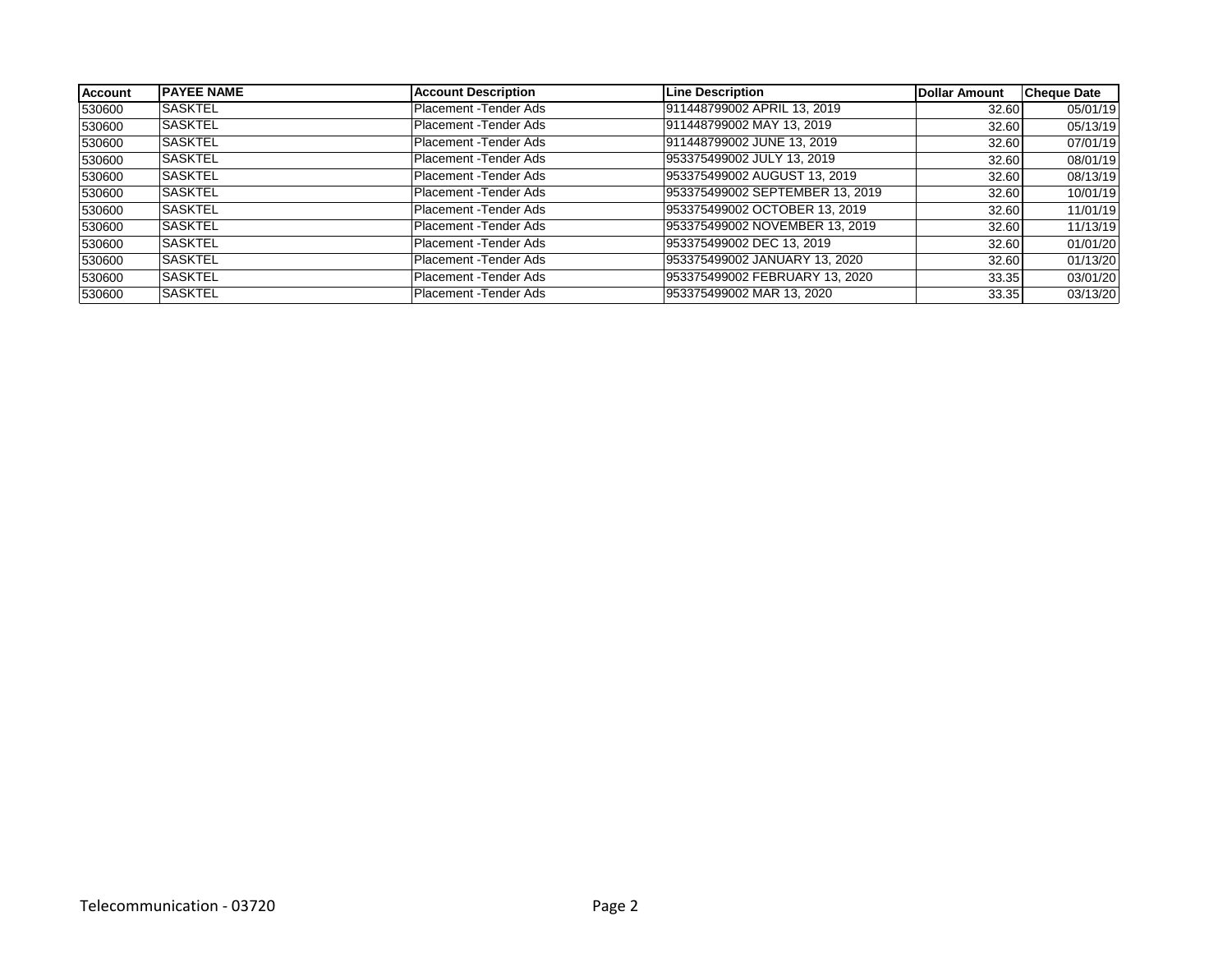# **LEGISLATIVE ASSEMBLY OF SASKATCHEWAN MEMBERS' ACCOUNTABILITY AND DISCLOSURE REPORT For the fiscal year ending March 31, 2020**

#### **DIRECTIVE #3.1 - MLA TRAVEL AND LIVING EXPENSES**

# **2019-2020 TOTAL: \$32,454.81**

| <b>Account</b> | <b>PAYEE NAME</b>        | <b>Account Description</b>  | <b>Line Description</b>              | <b>Dollar Amount</b> | <b>Cheque Date</b>    |
|----------------|--------------------------|-----------------------------|--------------------------------------|----------------------|-----------------------|
|                |                          |                             |                                      |                      |                       |
| 541900         | LAWRENCE, GREGORY        | <b>Elected Rep - Travel</b> | MLA TRAVEL APR 01-07, 2019           | 806.15               | 04/01/19              |
| 541900         | LAWRENCE, GREGORY        | <b>Elected Rep - Travel</b> | MLA TRAVEL APR 08-15, 2019           | 1,085.55             | $\overline{04/15/19}$ |
| 541900         | LAWRENCE, GREGORY        | Elected Rep - Travel        | MLA TRAVEL APRIL 15-26, 2019         | 912.50               | $\overline{05/01/19}$ |
| 541900         | LAWRENCE, GREGORY        | <b>Elected Rep - Travel</b> | MLA TRAVEL APRIL 28-MAY 04, 2019     | 941.20               | 05/06/19              |
| 541900         | LAWRENCE, GREGORY        | <b>Elected Rep - Travel</b> | MLA TRAVEL MAY 04-12, 2019           | 1,081.34             | 05/13/19              |
| 541900         | LAWRENCE, GREGORY        | <b>Elected Rep - Travel</b> | MLA TRAVEL MAY 13-20, 2019           | 1,038.69             | 05/22/19              |
| 541900         | LAWRENCE, GREGORY        | <b>Elected Rep - Travel</b> | MLA TRAVEL MAY 21 - 27, 2019         | 460.15               | 05/28/19              |
| 541900         | LAWRENCE, GREGORY        | <b>Elected Rep - Travel</b> | MLA TRAVEL MAY 28-JUNE 02, 2019      | 904.12               | 06/04/19              |
| 541900         | LAWRENCE, GREGORY        | <b>Elected Rep - Travel</b> | MLA TRAVEL JUNE 03-09, 2019          | 600.70               | 06/10/19              |
| 541900         | LAWRENCE, GREGORY        | <b>Elected Rep - Travel</b> | MLA TRAVEL JUNE 10-15, 2019          | 318.78               | 06/18/19              |
| 541900         | LAWRENCE, GREGORY        | <b>Elected Rep - Travel</b> | MLA TRAVEL JUNE 14-27, 2019          | 1,234.83             | 07/01/19              |
| 541900         | LAWRENCE, GREGORY        | <b>Elected Rep - Travel</b> | MLA TRAVEL JUNE 28, 2019             | 122.28               | 07/09/19              |
| 541900         | LAWRENCE, GREGORY        | <b>Elected Rep - Travel</b> | MLA TRAVEL JULY 01-07, 2019          | 446.25               | 07/09/19              |
| 541900         | LAWRENCE, GREGORY        | <b>Elected Rep - Travel</b> | MLA TRAVEL JULY 09-25, 2019          | 2,844.84             | 07/26/19              |
|                |                          |                             |                                      |                      |                       |
| 541900         | LAWRENCE, GREGORY        | Elected Rep - Travel        | MLA TRAVEL JULY 26 - AUGUST 19, 2019 | 1,405.25             | 08/20/19              |
| 541900         | <b>LAWRENCE, GREGORY</b> | <b>Elected Rep - Travel</b> | MLA TRAVEL AUGUST 20-24, 2019        | 303.80               | 08/27/19              |
|                |                          |                             | MLA TRAVEL AUGUST 26-SEPTEMBER       |                      |                       |
| 541900         | LAWRENCE, GREGORY        | Elected Rep - Travel        | 08, 2019                             | 1,245.55             | 09/12/19              |
| 541900         | LAWRENCE, GREGORY        | <b>Elected Rep - Travel</b> | MLA TRAVEL SEPTEMBER 08-21, 2019     | 1,510.50             | 09/26/19              |
| 541900         | LAWRENCE, GREGORY        | <b>Elected Rep - Travel</b> | MLA TRAVEL SEPTEMBER 24-30, 2019     | 304.60               | 10/08/19              |
| 541900         | LAWRENCE, GREGORY        | <b>Elected Rep - Travel</b> | MLA TRAVEL OCTOBER 01-06, 2019       | 534.40               | 10/08/19              |
| 541900         | LAWRENCE, GREGORY        | <b>Elected Rep - Travel</b> | MLA TRAVEL OCTOBER 7 - 12, 2019      | 259.80               | 10/21/19              |
| 541900         | LAWRENCE, GREGORY        | <b>Elected Rep - Travel</b> | MLA TRAVEL OCTOBER 21-26, 2019       | 907.50               | 10/28/19              |
|                |                          |                             | MLA TRAVEL OCTOBER 28 - NOVEMBER     |                      |                       |
| 541900         | LAWRENCE, GREGORY        | Elected Rep - Travel        | 1,3019                               | 804.35               | 11/05/19              |
| 541900         | LAWRENCE, GREGORY        | <b>Elected Rep - Travel</b> | MLA TRAVEL NOVEMBER 4 - 16, 2019     | 1,623.80             | 11/15/19              |
| 541900         | LAWRENCE, GREGORY        | <b>Elected Rep - Travel</b> | MLA TRAVEL NOVEMBER 18-23, 2019      | 983.30               | 11/25/19              |
| 541900         | LAWRENCE, GREGORY        | <b>Elected Rep - Travel</b> | MLA TRAVEL NOVEMBER 24-30, 2019      | 844.85               | 12/02/19              |
| 541900         | LAWRENCE, GREGORY        | <b>Elected Rep - Travel</b> | MLA TRAVEL DEC 1-8, 2019             | 1,011.78             | 12/12/19              |
| 541900         | LAWRENCE, GREGORY        | <b>Elected Rep - Travel</b> | MLA TRAVEL DECEMBER 20 - 31, 2019    | 625.95               | 01/02/20              |
| 541900         | LAWRENCE, GREGORY        | <b>Elected Rep - Travel</b> | MLA TRAVEL JAN 1-13, 2020            | 565.55               | 01/15/20              |
| 541900         | LAWRENCE, GREGORY        | <b>Elected Rep - Travel</b> | MLA TRAVEL JAN 14-19, 2020           | 593.75               | 01/23/20              |
| 541900         | LAWRENCE, GREGORY        | <b>Elected Rep - Travel</b> | MLA TRAVEL JAN 20-25,2020            | 467.55               | 01/27/20              |
| 541900         | LAWRENCE, GREGORY        | <b>Elected Rep - Travel</b> | MLA TRAVEL JAN 27-FEB 4, 2020        | 813.75               | 02/06/20              |
| 541900         | LAWRENCE, GREGORY        | <b>Elected Rep - Travel</b> | MLA TRAVEL FEB 5-10, 2020            | 601.35               | 02/13/20              |
| 541900         | LAWRENCE, GREGORY        | <b>Elected Rep - Travel</b> | MLA TRAVEL JAN 11 - 17, 2020         | 470.65               | 02/18/20              |
| 541900         | LAWRENCE, GREGORY        | <b>Elected Rep - Travel</b> | MLA TRAVEL FEB 18-23, 2020           | 668.05               | 02/25/20              |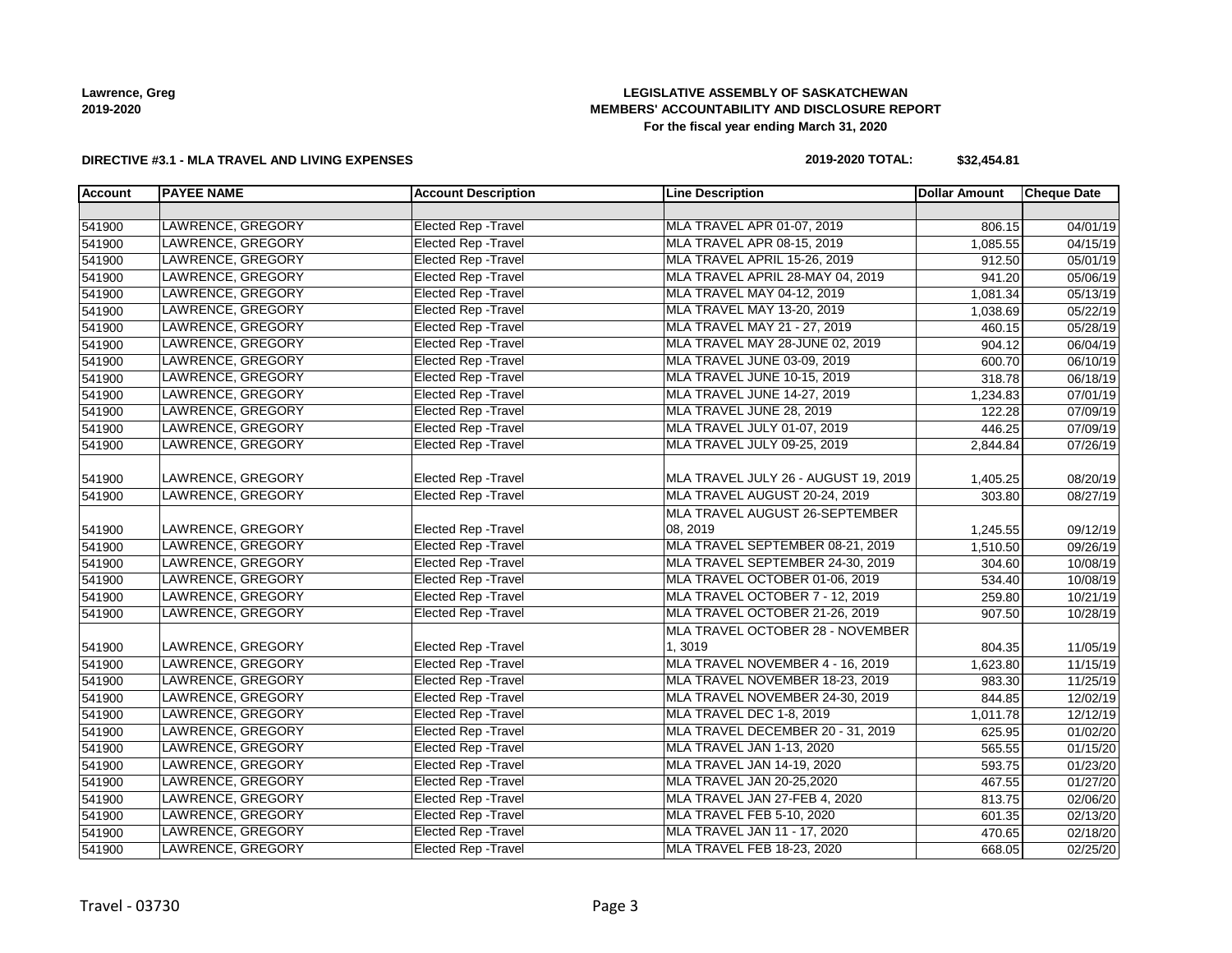| <b>Account</b> | <b>IPAYEE NAME</b> | <b>IAccount Description</b> | <b>ILine Description</b>    | <b>IDollar Amount</b> | lCheque Date |
|----------------|--------------------|-----------------------------|-----------------------------|-----------------------|--------------|
| 541900         | LAWRENCE, GREGORY  | Elected Rep - Travel        | MLA TRAVEL FEB 24-29, 2020  | 518.00                | 03/02/20     |
| 541900         | LAWRENCE, GREGORY  | Elected Rep - Travel        | IMLA TRAVEL MARCH 2-8.2020  | 969.05                | 03/09/20     |
| 541900         | LAWRENCE, GREGORY  | Elected Rep - Travel        | MLA TRAVEL MAR 9-15, 2020   | 944.20                | 03/16/20     |
| 541900         | LAWRENCE, GREGORY  | Elected Rep - Travel        | IMLA TRAVEL MAR 16-27, 2020 | 680.10                | 03/31/20     |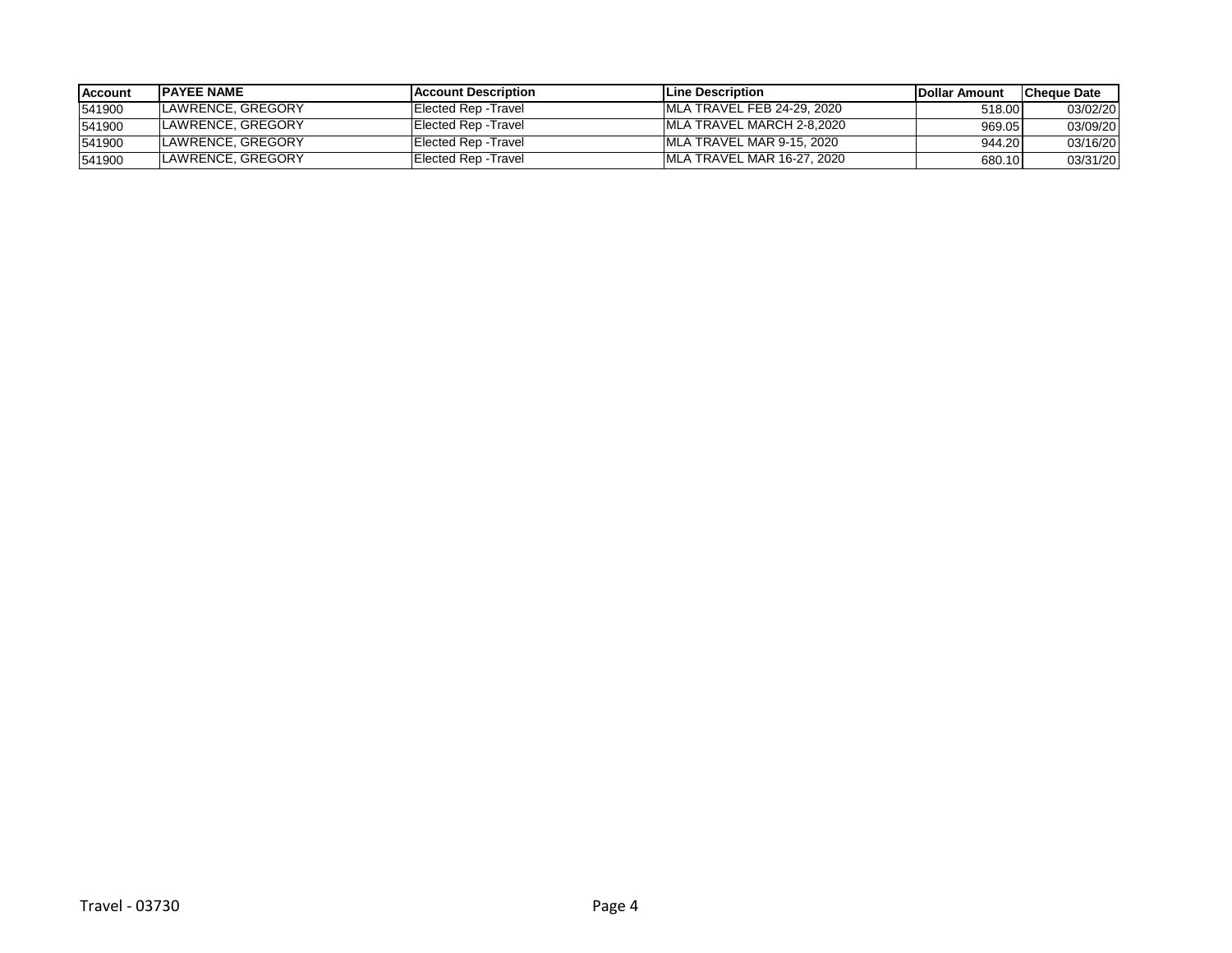# **LEGISLATIVE ASSEMBLY OF SASKATCHEWAN MEMBERS' ACCOUNTABILITY AND DISCLOSURE REPORT For the fiscal year ending March 31, 2020**

**2019-2020 TOTAL: \$58,910.00**

| <b>Account</b> | <b>PAYEE NAME</b>                                  | <b>Account Description</b>                                             | <b>Line Description</b>        | <b>Dollar Amount</b> | <b>Cheque Date</b> |
|----------------|----------------------------------------------------|------------------------------------------------------------------------|--------------------------------|----------------------|--------------------|
|                |                                                    |                                                                        |                                |                      |                    |
| 522000         | <b>GLENKO PROPERTIES INC.</b>                      | Rent of Ground, Buildings and Other Space   APRIL 2019 MLA OFFICE RENT |                                | 1,530.00             | 04/01/19           |
| 522000         | <b>GLENKO PROPERTIES INC.</b>                      | Rent of Ground, Buildings and Other Space   MAY 2019 MLA OFFICE RENT   |                                | 1,530.00             | 04/12/19           |
| 522000         | <b>GLENKO PROPERTIES INC.</b>                      | Rent of Ground, Buildings and Other Space                              | JUNE 2019 MLA OFFICE RENT      | 1,530.00             | 06/01/19           |
| 522000         | <b>GLENKO PROPERTIES INC.</b>                      | Rent of Ground, Buildings and Other Space                              | JULY 2019 MLA OFFICE RENT      | 1,530.00             | 06/06/19           |
| 522000         | <b>GLENKO PROPERTIES INC.</b>                      | Rent of Ground, Buildings and Other Space                              | AUGUST 2019 MLA OFFICE RENT    | 1,530.00             | 08/01/19           |
| 522000         | <b>GLENKO PROPERTIES INC.</b>                      | Rent of Ground, Buildings and Other Space                              | SEPTEMBER 2019 MLA OFFICE RENT | 1,530.00             | 08/08/19           |
| 522000         | <b>GLENKO PROPERTIES INC.</b>                      | Rent of Ground, Buildings and Other Space                              | OCTOBER 2019 MLA OFFICE RENT   | 1,530.00             | 09/19/19           |
| 522000         | <b>GLENKO PROPERTIES INC.</b>                      | Rent of Ground, Buildings and Other Space                              | NOVEMBER 2019 MLA OFFICE RENT  | 1,530.00             | 10/24/19           |
| 522000         | <b>GLENKO PROPERTIES INC.</b>                      | Rent of Ground, Buildings and Other Space   DEC 2019 MLA OFFICE RENT   |                                | 1,530.00             | 11/22/19           |
| 522000         | <b>GLENKO PROPERTIES INC.</b>                      | Rent of Ground, Buildings and Other Space                              | JAN 2020 MLA OFFICE RENT       | 1,530.00             | 12/20/19           |
| 522000         | <b>GLENKO PROPERTIES INC.</b>                      | Rent of Ground, Buildings and Other Space                              | FEB 2020 MLA OFFICE RENT       | 1,530.00             | 02/01/20           |
| 522000         | <b>GLENKO PROPERTIES INC.</b>                      | Rent of Ground, Buildings and Other Space                              | MARCH 2020 MLA OFFICE RENT     | 1,530.00             | 02/18/20           |
| 522200         | KONICA MINOLTA BUSINESS<br>SOLUTIONS (CANADA) LTD. | Rent of Photocopiers                                                   | <b>COPIER CHARGES</b>          | 75.16                | 05/01/19           |
| 522200         | KONICA MINOLTA BUSINESS<br>SOLUTIONS (CANADA) LTD. | Rent of Photocopiers                                                   | <b>COPIER CHARGES</b>          | 118.59               | 05/01/19           |
| 522200         | KONICA MINOLTA BUSINESS<br>SOLUTIONS (CANADA) LTD. | Rent of Photocopiers                                                   | <b>COPIER CHARGES</b>          | 52.39                | 05/01/19           |
| 522200         | KONICA MINOLTA BUSINESS<br>SOLUTIONS (CANADA) LTD. | Rent of Photocopiers                                                   | <b>COPIER CHARGES</b>          | 118.59               | 05/01/19           |
| 522200         | KONICA MINOLTA BUSINESS<br>SOLUTIONS (CANADA) LTD. | Rent of Photocopiers                                                   | <b>COPIER CHARGES</b>          | 73.30                | 07/01/19           |
| 522200         | KONICA MINOLTA BUSINESS<br>SOLUTIONS (CANADA) LTD. | Rent of Photocopiers                                                   | <b>COPIER CHARGES</b>          | 76.83                | 08/01/19           |
| 522200         | KONICA MINOLTA BUSINESS<br>SOLUTIONS (CANADA) LTD. | <b>Rent of Photocopiers</b>                                            | <b>COPIER CHARGES</b>          | 118.59               | 08/09/19           |

**DIRECTIVE #4.1 - CONSTITUENCY SERVICE EXPENSES**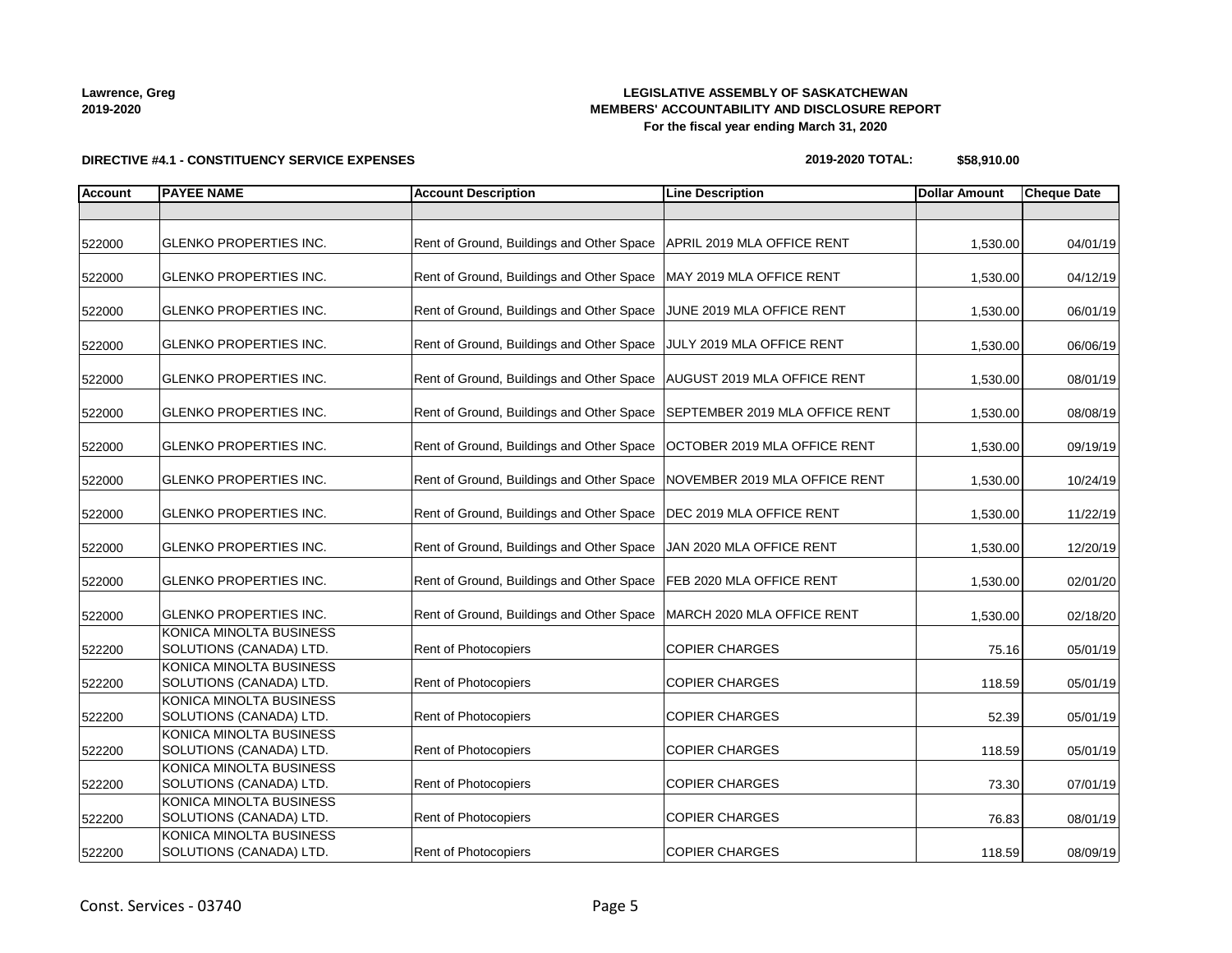| <b>Account</b> | <b>PAYEE NAME</b>               | <b>Account Description</b>          | <b>Line Description</b>             | <b>Dollar Amount</b> | <b>Cheque Date</b> |
|----------------|---------------------------------|-------------------------------------|-------------------------------------|----------------------|--------------------|
|                | KONICA MINOLTA BUSINESS         |                                     |                                     |                      |                    |
| 522200         | SOLUTIONS (CANADA) LTD.         | <b>Rent of Photocopiers</b>         | <b>COPIER CHARGES</b>               | 39.03                | 08/09/19           |
|                | KONICA MINOLTA BUSINESS         |                                     |                                     |                      |                    |
| 522200         | SOLUTIONS (CANADA) LTD.         | Rent of Photocopiers                | <b>COPIER CHARGES</b>               | 118.59               | 09/01/19           |
|                | KONICA MINOLTA BUSINESS         |                                     |                                     |                      |                    |
| 522200         | SOLUTIONS (CANADA) LTD.         | <b>Rent of Photocopiers</b>         | <b>COPIER CHARGES</b>               | 32.03                | 09/30/19           |
|                | KONICA MINOLTA BUSINESS         |                                     |                                     |                      |                    |
| 522200         | SOLUTIONS (CANADA) LTD.         | <b>Rent of Photocopiers</b>         | <b>COPIER CHARGES</b>               | 55.79                | 10/01/19           |
|                | KONICA MINOLTA BUSINESS         |                                     |                                     |                      |                    |
| 522200         | SOLUTIONS (CANADA) LTD.         | <b>Rent of Photocopiers</b>         | <b>COPIER CHARGES</b>               | 118.59               | 10/01/19           |
|                | KONICA MINOLTA BUSINESS         |                                     |                                     |                      |                    |
| 522200         | SOLUTIONS (CANADA) LTD.         | Rent of Photocopiers                | <b>COPIER CHARGES</b>               | 118.59               | 11/01/19           |
|                | KONICA MINOLTA BUSINESS         |                                     |                                     |                      |                    |
| 522200         | SOLUTIONS (CANADA) LTD.         | Rent of Photocopiers                | <b>COPIER CHARGES</b>               | 60.17                | 11/01/19           |
|                | KONICA MINOLTA BUSINESS         |                                     |                                     |                      |                    |
| 522200         | SOLUTIONS (CANADA) LTD.         | <b>Rent of Photocopiers</b>         | <b>COPIER CHARGES</b>               | 36.08                | 12/01/19           |
|                | KONICA MINOLTA BUSINESS         |                                     |                                     |                      |                    |
| 522200         | SOLUTIONS (CANADA) LTD.         | Rent of Photocopiers                | <b>COPIER CHARGES</b>               | 118.59               | 12/01/19           |
|                | KONICA MINOLTA BUSINESS         |                                     |                                     |                      |                    |
| 522200         | SOLUTIONS (CANADA) LTD.         | Rent of Photocopiers                | <b>COPIER CHARGES</b>               | 118.59               | 01/01/20           |
|                | KONICA MINOLTA BUSINESS         |                                     |                                     |                      |                    |
| 522200         | SOLUTIONS (CANADA) LTD.         | Rent of Photocopiers                | <b>COPIER CHARGES</b>               | 26.65                | 01/01/20           |
|                | KONICA MINOLTA BUSINESS         |                                     |                                     |                      |                    |
| 522200         | SOLUTIONS (CANADA) LTD.         | <b>Rent of Photocopiers</b>         | <b>COPIER CHARGES</b>               | 118.59               | 02/01/20           |
|                | KONICA MINOLTA BUSINESS         |                                     |                                     |                      |                    |
| 522200         | SOLUTIONS (CANADA) LTD.         | Rent of Photocopiers                | <b>COPIER CHARGES</b>               | 42.25                | 02/01/20           |
|                | KONICA MINOLTA BUSINESS         |                                     |                                     |                      |                    |
| 522200         | SOLUTIONS (CANADA) LTD.         | Rent of Photocopiers                | <b>COPIER CHARGES</b>               | 118.59               | 03/01/20           |
|                | KONICA MINOLTA BUSINESS         |                                     |                                     |                      |                    |
| 522200         | SOLUTIONS (CANADA) LTD.         | Rent of Photocopiers                | <b>COPIER CHARGES</b>               | 34.87                | 03/01/20           |
|                | MINISTER OF FINANCE-MINISTRY OF |                                     |                                     |                      |                    |
| 522200         | <b>CENTRAL SERVICES</b>         | Rent of Photocopiers                | PHOTOCOPIER SERVICE FEES 19/20      | 100.00               | 01/01/20           |
|                |                                 |                                     | OFFICE INSURANCE POLICY #C70087119- |                      |                    |
| 522500         | <b>SEABORN INSURANCE LTD.</b>   | <b>Insurance Premiums</b>           | 4                                   | 655.08               | 02/01/20           |
| 522700         | SASKENERGY INCORPORATED         | Utilities - Electricity and Nat Gas | 30636200005 MAY 22, 2019            | 146.57               | 06/01/19           |
| 522700         | <b>SASKENERGY INCORPORATED</b>  | Utilities - Electricity and Nat Gas | 30636200005 JUNE 21, 2019           | 47.00                | 07/01/19           |
| 522700         | SASKENERGY INCORPORATED         | Utilities - Electricity and Nat Gas | 30636200005 JULY 23, 2019           | 43.10                | 08/01/19           |
| 522700         | SASKENERGY INCORPORATED         | Utilities - Electricity and Nat Gas | 30636200005 AUGUST 22, 2019         | 42.45                | 09/01/19           |
| 522700         | SASKENERGY INCORPORATED         | Utilities - Electricity and Nat Gas | 30636200005 SEPTEMBER 23, 2019      | 43.75                | 10/01/19           |
| 522700         | SASKENERGY INCORPORATED         | Utilities - Electricity and Nat Gas | 30636200005 OCT 22 2019             | 65.22                | 11/01/19           |
| 522700         | SASKENERGY INCORPORATED         | Utilities - Electricity and Nat Gas | 30636200005 NOVEMBER 22, 2019       | 97.10                | 12/01/19           |
| 522700         | SASKENERGY INCORPORATED         | Utilities - Electricity and Nat Gas | 30636200005 DEC 20, 2019            | 115.96               | 01/01/20           |
| 522700         | SASKENERGY INCORPORATED         | Utilities - Electricity and Nat Gas | 30636200005 JAN 22, 2020            | 121.84               | 02/01/20           |
| 522700         | SASKENERGY INCORPORATED         | Utilities - Electricity and Nat Gas | 30636200005 FEB 21, 2020            | 125.06               | 03/01/20           |
| 522700         | SASKENERGY INCORPORATED         | Utilities - Electricity and Nat Gas | 30636200005 MAR 23, 2020            | 101.66               | 03/23/20           |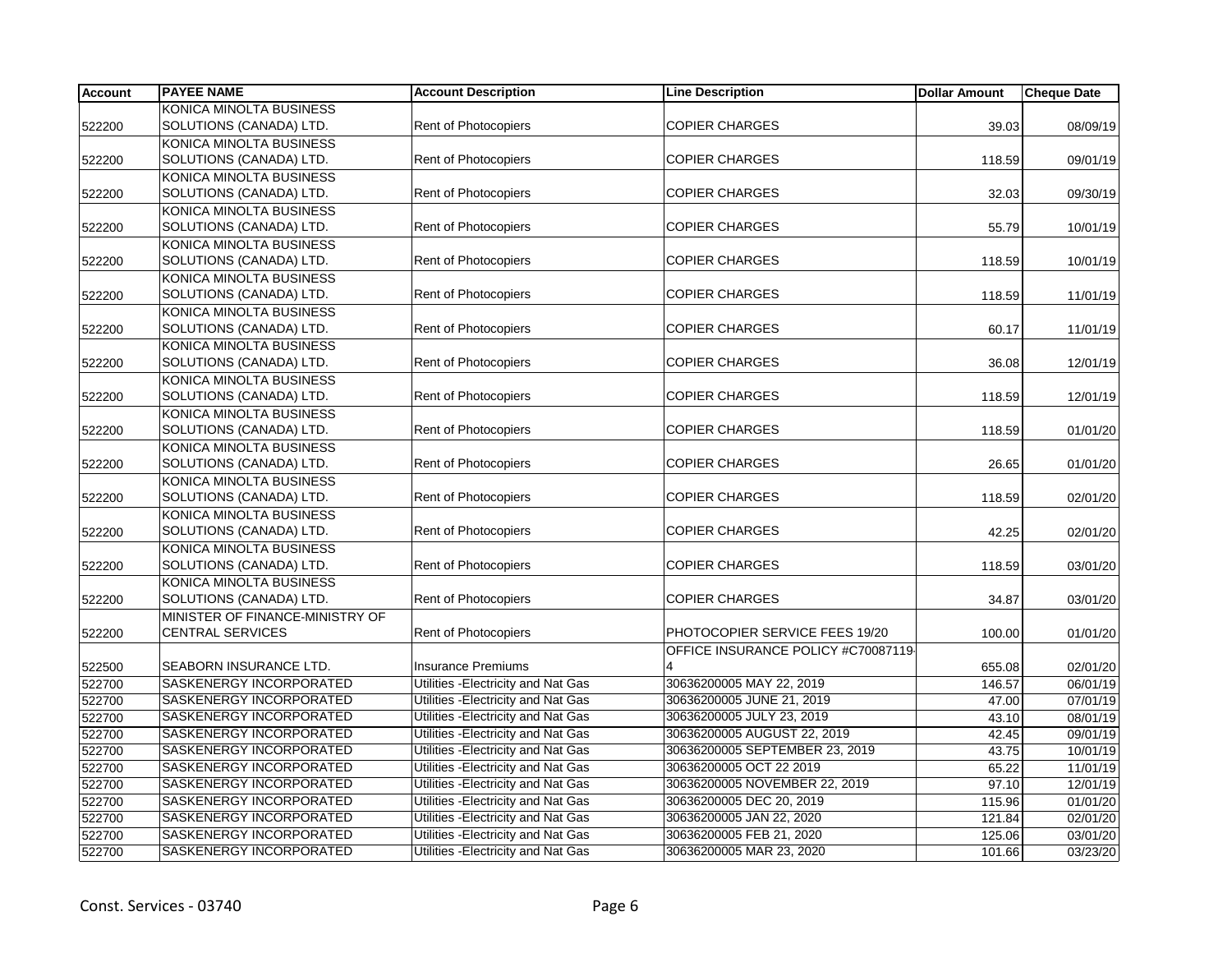| <b>Account</b> | <b>PAYEE NAME</b>                | <b>Account Description</b>           | <b>Line Description</b>          | <b>Dollar Amount</b> | <b>Cheque Date</b>    |
|----------------|----------------------------------|--------------------------------------|----------------------------------|----------------------|-----------------------|
| 522700         | SASKPOWER CORPORATION            | Utilities - Electricity and Nat Gas  | 510006611295 MAY 22, 2019        | 473.88               | 06/01/19              |
| 522700         | <b>SASKPOWER CORPORATION</b>     | Utilities - Electricity and Nat Gas  | 510006611295 JUNE 21, 2019       | 300.23               | 07/01/19              |
| 522700         | SASKPOWER CORPORATION            | Utilities - Electricity and Nat Gas  | 510006611295 AUGUST 22, 2019     | 49.66                | 09/01/19              |
| 522700         | SASKPOWER CORPORATION            | Utilities - Electricity and Nat Gas  | 510006611295 SEPTEMBER 23, 2019  | 318.12               | 10/01/19              |
| 522700         | SASKPOWER CORPORATION            | Utilities - Electricity and Nat Gas  | 510006611295 OCT 22 2019         | 15.89                | 11/01/19              |
| 522700         | SASKPOWER CORPORATION            | Utilities - Electricity and Nat Gas  | 510006611295 NOVEMBER 22, 2019   | 50.07                | 12/01/19              |
| 522700         | SASKPOWER CORPORATION            | Utilities - Electricity and Nat Gas  | 510006611295 DEC 20, 2019        | 277.43               | 01/01/20              |
| 522700         | SASKPOWER CORPORATION            | Utilities - Electricity and Nat Gas  | 510006611295 MAR 23, 2020        | 60.38                | 03/23/20              |
| 524000         | JOE'S LOCKSMITH LTD.             | Repairs                              | <b>DOOR REPAIR</b>               | 816.28               | 03/18/20              |
| 524000         | LAWRENCE, GREGORY                | Repairs                              | <b>REIMB: BUILDING REPAIRS</b>   | 26.45                | 04/12/19              |
| 525000         | CANADA POST CORPORATION          | Postal, Courier, Freight and Related | <b>POSTAGE</b>                   | 1,364.87             | 06/01/19              |
| 525000         | <b>CANADA POST CORPORATION</b>   | Postal, Courier, Freight and Related | <b>POSTAGE</b>                   | 1,039.79             | 12/09/19              |
| 525000         | <b>CORPORATE EXPRESS</b>         | Postal, Courier, Freight and Related | POSTAGE, OFFICE SUPPLIES         | 27.00                | 04/23/19              |
| 525000         | <b>CORPORATE EXPRESS</b>         | Postal, Courier, Freight and Related | OFFICE SUPPLIES/POSTAGE          | 18.00                | 09/04/19              |
| 525000         | <b>CORPORATE EXPRESS</b>         | Postal, Courier, Freight and Related | <b>POSTAGE</b>                   | 27.00                | $\overline{02/0}1/20$ |
| 525000         | LAWRENCE, GREGORY                | Postal, Courier, Freight and Related | REIMB: MAIL FORWARDING           | 266.12               | 04/09/19              |
| 525000         | LAWRENCE, GREGORY                | Postal, Courier, Freight and Related | <b>REIMB: POSTAGE</b>            | 175.88               | 03/31/20              |
|                | MINISTER OF FINANCE-MINISTRY OF  |                                      |                                  |                      |                       |
| 525000         | <b>CENTRAL SERVICES</b>          | Postal, Courier, Freight and Related | MAIL SERVICES APR/19             | 49.87                | 06/03/19              |
|                | MINISTER OF FINANCE-MINISTRY OF  |                                      |                                  |                      |                       |
| 525000         | <b>CENTRAL SERVICES</b>          | Postal, Courier, Freight and Related | MAIL SERVICES MAY/19             | 49.87                | 07/01/19              |
|                | MINISTER OF FINANCE-MINISTRY OF  |                                      |                                  |                      |                       |
| 525000         | <b>CENTRAL SERVICES</b>          | Postal, Courier, Freight and Related | MAIL SERVICES JUN/19             | 49.87                | 08/01/19              |
|                | MINISTER OF FINANCE-MINISTRY OF  |                                      |                                  |                      |                       |
| 525000         | <b>CENTRAL SERVICES</b>          | Postal, Courier, Freight and Related | MAIL SERVICE JUL/19              | 50.05                | 08/19/19              |
|                | MINISTER OF FINANCE-MINISTRY OF  |                                      |                                  |                      |                       |
| 525000         | <b>CENTRAL SERVICES</b>          | Postal, Courier, Freight and Related | <b>AUGUST 2019 MAIL SERVICES</b> | 50.05                | 09/13/19              |
|                | MINISTER OF FINANCE-MINISTRY OF  |                                      |                                  |                      |                       |
| 525000         | <b>CENTRAL SERVICES</b>          | Postal, Courier, Freight and Related | MAIL SERVICES SEP/19             | 50.08                | 11/01/19              |
|                | MINISTER OF FINANCE-MINISTRY OF  |                                      |                                  |                      |                       |
| 525000         | <b>CENTRAL SERVICES</b>          | Postal, Courier, Freight and Related | OCTOBER 2019 MAIL SERVICES       | 50.07                | 12/01/19              |
|                | MINISTER OF FINANCE-MINISTRY OF  |                                      |                                  |                      |                       |
| 525000         | <b>CENTRAL SERVICES</b>          | Postal, Courier, Freight and Related | MAIL SERVICES NOV 2019           | 50.05                | 12/16/19              |
|                | MINISTER OF FINANCE-MINISTRY OF  |                                      |                                  |                      |                       |
| 525000         | <b>CENTRAL SERVICES</b>          | Postal, Courier, Freight and Related | MAIL SERVICES DEC 2019           | 50.02                | 01/20/20              |
|                | MINISTER OF FINANCE-MINISTRY OF  |                                      |                                  |                      |                       |
| 525000         | <b>CENTRAL SERVICES</b>          | Postal, Courier, Freight and Related | MAIL SERVICES JAN 2020           | 50.02                | 02/18/20              |
|                | MINISTER OF FINANCE-MINISTRY OF  |                                      |                                  |                      |                       |
| 525000         | <b>CENTRAL SERVICES</b>          | Postal, Courier, Freight and Related | FEB 2020 MAIL SERVICES           | 50.02                | 03/16/20              |
|                | MINISTER OF FINANCE-MINISTRY OF  |                                      |                                  |                      |                       |
| 525000         | <b>CENTRAL SERVICES</b>          | Postal, Courier, Freight and Related | MARCH 2020 MAIL SERVICES         | 50.02                | 03/31/20              |
|                | PRAIRIE ADVERTISING DISTRIBUTORS |                                      |                                  |                      |                       |
| 525000         | LTD.                             | Postal, Courier, Freight and Related | <b>POSTAGE</b>                   | 194.64               | 06/01/19              |
| 525000         | SASKATCHEWAN PARTY CAUCUS        | Postal, Courier, Freight and Related | <b>POSTAGE</b>                   | 35.34                | 09/01/19              |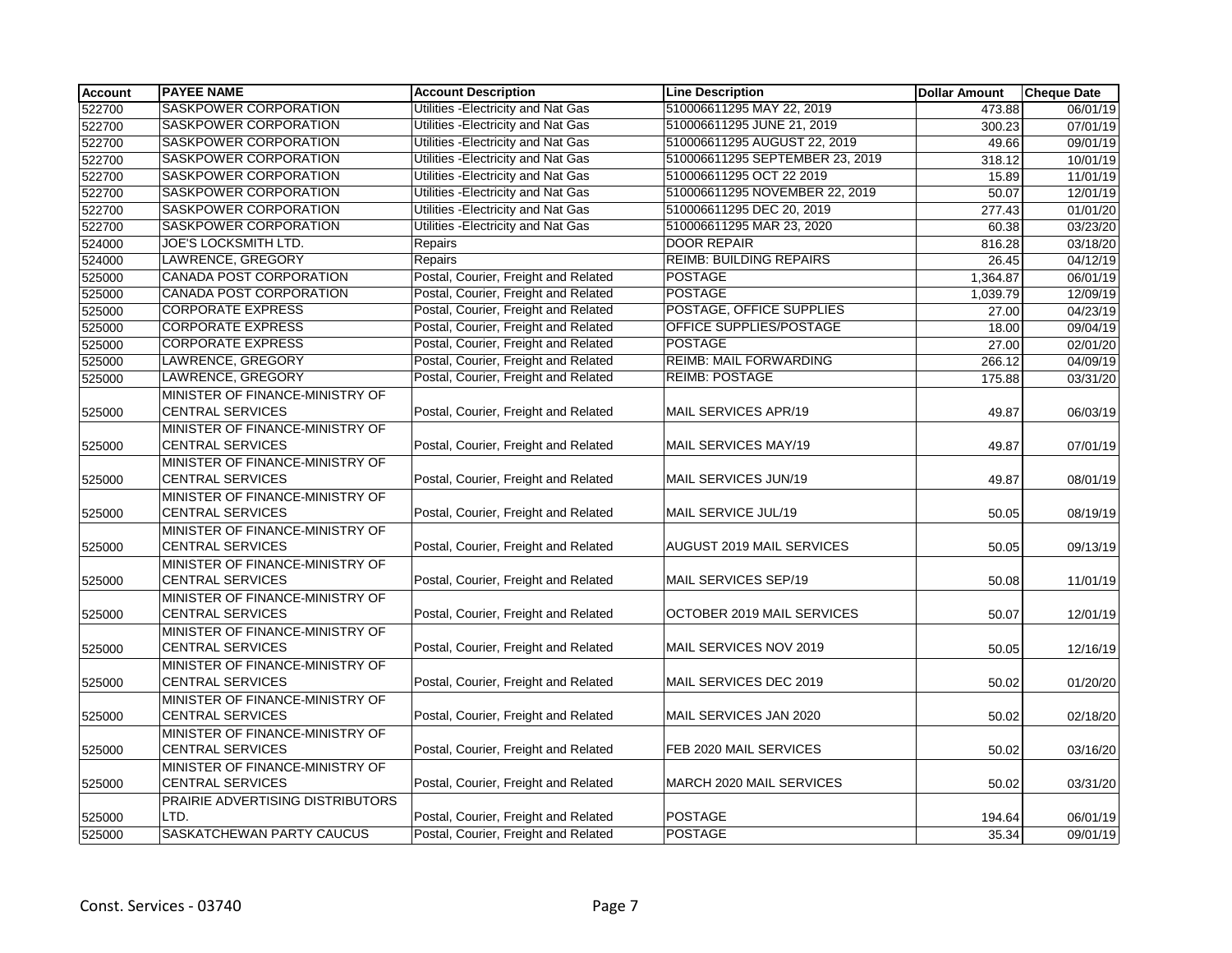| <b>Account</b> | <b>PAYEE NAME</b>               | <b>Account Description</b>      | <b>Line Description</b>          | <b>Dollar Amount</b> | <b>Cheque Date</b> |
|----------------|---------------------------------|---------------------------------|----------------------------------|----------------------|--------------------|
|                | KONICA MINOLTA BUSINESS         |                                 |                                  |                      |                    |
| 528000         | SOLUTIONS (CANADA) LTD.         | <b>Support Services</b>         | <b>TECHNICAL SERVICES</b>        | 118.59               | 07/01/19           |
|                | KONICA MINOLTA BUSINESS         |                                 |                                  |                      |                    |
| 528000         | SOLUTIONS (CANADA) LTD.         | <b>Support Services</b>         | <b>TECHNICAL SERVICES</b>        | 118.59               | 08/01/19           |
| 529200         | LAWRENCE, GREGORY               | <b>Professional Development</b> | <b>REIMB: PNWER REGISTRATION</b> | 570.00               | 07/26/19           |
| 530300         | MARU GROUP CANADA INC.          | Primary Research/Focus group    | Ad Hoc Research                  | 632.98               | 05/01/19           |
| 530300         | MARU GROUP CANADA INC.          | Primary Research/Focus group    | Ad Hoc Research                  | 632.98               | 08/01/19           |
| 530300         | MARU GROUP CANADA INC.          | Primary Research/Focus group    | AD HOC RESEARCH                  | 661.11               | 11/01/19           |
| 530300         | MARU GROUP CANADA INC.          | Primary Research/Focus group    | Ad Hoc Research                  | 661.11               | 03/01/20           |
| 530500         | 101142236 SASKATCHEWAN LTD.     | Media Placement                 | <b>ADVERTISING</b>               | 50.00                | 05/01/19           |
| 530500         | 101142236 SASKATCHEWAN LTD.     | <b>Media Placement</b>          | <b>ADVERTISING</b>               | 1,500.00             | 06/01/19           |
| 530500         | 101142236 SASKATCHEWAN LTD.     | Media Placement                 | <b>ADVERTISING</b>               | 1,400.00             | 06/01/19           |
| 530500         | 101142236 SASKATCHEWAN LTD.     | <b>Media Placement</b>          | <b>ADVERTISING</b>               | 1,500.00             | 07/01/19           |
| 530500         | 101142236 SASKATCHEWAN LTD.     | Media Placement                 | <b>ADVERTISING</b>               | 75.00                | 12/01/19           |
| 530500         | 101142236 SASKATCHEWAN LTD.     | <b>Media Placement</b>          | <b>ADVERTISING</b>               | 219.00               | 01/01/20           |
| 530500         | 101142236 SASKATCHEWAN LTD.     | <b>Media Placement</b>          | <b>ADVERTISING</b>               | 219.00               | 01/01/20           |
| 530500         | 101142236 SASKATCHEWAN LTD.     | Media Placement                 | <b>ADVERTISING</b>               | 219.00               | 01/01/20           |
| 530500         | 101142236 SASKATCHEWAN LTD.     | Media Placement                 | <b>ADVERTISING</b>               | 219.00               | 01/01/20           |
| 530500         | CARE PRINTING & PUBLISHING INC  | Media Placement                 | <b>ADVERTISING</b>               | 265.00               | 10/01/19           |
| 530500         | FRIENDLY CITY OPTIMIST CLUB     | Media Placement                 | <b>ADVERTISING</b>               | 125.00               | 11/01/19           |
| 530500         | <b>HILLCREST GOLF CLUB</b>      | <b>Media Placement</b>          | <b>ADVERTISING</b>               | 500.00               | 05/01/19           |
| 530500         | MILLER BASEBALL                 | <b>Media Placement</b>          | <b>ADVERTISING</b>               | 900.00               | 09/16/19           |
|                | MOOSE JAW & DISTRICT CHAMBER OF |                                 |                                  |                      |                    |
| 530500         | <b>COMMERCE</b>                 | Media Placement                 | <b>ADVERTISING</b>               | 280.00               | 06/01/19           |
| 530500         | MOOSE JAW EXPRESS.COM           | <b>Media Placement</b>          | <b>ADVERTISING</b>               | 200.00               | 05/01/19           |
| 530500         | MOOSE JAW EXPRESS.COM           | Media Placement                 | <b>ADVERTISING</b>               | 99.00                | 05/08/19           |
| 530500         | MOOSE JAW EXPRESS.COM           | Media Placement                 | <b>ADVERTISING</b>               | 99.00                | 05/08/19           |
| 530500         | MOOSE JAW EXPRESS.COM           | Media Placement                 | <b>ADVERTISING</b>               | 300.00               | 06/01/19           |
| 530500         | MOOSE JAW EXPRESS.COM           | <b>Media Placement</b>          | <b>ADVERTISING</b>               | 200.00               | 06/01/19           |
| 530500         | MOOSE JAW EXPRESS.COM           | Media Placement                 | <b>ADVERTISING</b>               | 200.00               | 06/01/19           |
| 530500         | MOOSE JAW EXPRESS.COM           | <b>Media Placement</b>          | <b>ADVERTISING</b>               | 180.00               | 07/01/19           |
| 530500         | MOOSE JAW EXPRESS.COM           | <b>Media Placement</b>          | <b>ADVERTISING</b>               | 200.00               | 07/01/19           |
| 530500         | MOOSE JAW EXPRESS.COM           | <b>Media Placement</b>          | <b>ADVERTISING</b>               | 200.00               | 07/01/19           |
| 530500         | MOOSE JAW EXPRESS.COM           | <b>Media Placement</b>          | <b>ADVERTISING</b>               | 190.00               | 08/01/19           |
| 530500         | MOOSE JAW EXPRESS.COM           | Media Placement                 | <b>ADVERTISING</b>               | 200.00               | 08/01/19           |
| 530500         | MOOSE JAW EXPRESS.COM           | Media Placement                 | <b>ADVERTISING</b>               | 200.00               | 08/01/19           |
| 530500         | MOOSE JAW EXPRESS.COM           | Media Placement                 | <b>ADVERTISING</b>               | 249.00               | 08/01/19           |
| 530500         | MOOSE JAW EXPRESS.COM           | Media Placement                 | <b>ADVERTISING</b>               | 174.50               | 09/01/19           |
| 530500         | MOOSE JAW EXPRESS.COM           | <b>Media Placement</b>          | <b>ADVERTISING</b>               | 200.00               | 09/01/19           |
| 530500         | MOOSE JAW EXPRESS.COM           | Media Placement                 | <b>ADVERTISING</b>               | 200.00               | 10/01/19           |
| 530500         | MOOSE JAW EXPRESS.COM           | Media Placement                 | <b>ADVERTISING</b>               | 200.00               | 10/01/19           |
| 530500         | MOOSE JAW EXPRESS.COM           | <b>Media Placement</b>          | <b>ADVERTISING</b>               | 295.00               | 10/01/19           |
| 530500         | MOOSE JAW EXPRESS.COM           | Media Placement                 | <b>ADVERTISING</b>               | 189.00               | 11/01/19           |
| 530500         | MOOSE JAW EXPRESS.COM           | Media Placement                 | <b>ADVERTISING</b>               | 200.00               | 11/01/19           |
| 530500         | MOOSE JAW EXPRESS.COM           | Media Placement                 | <b>ADVERTISING</b>               | 200.00               | 11/01/19           |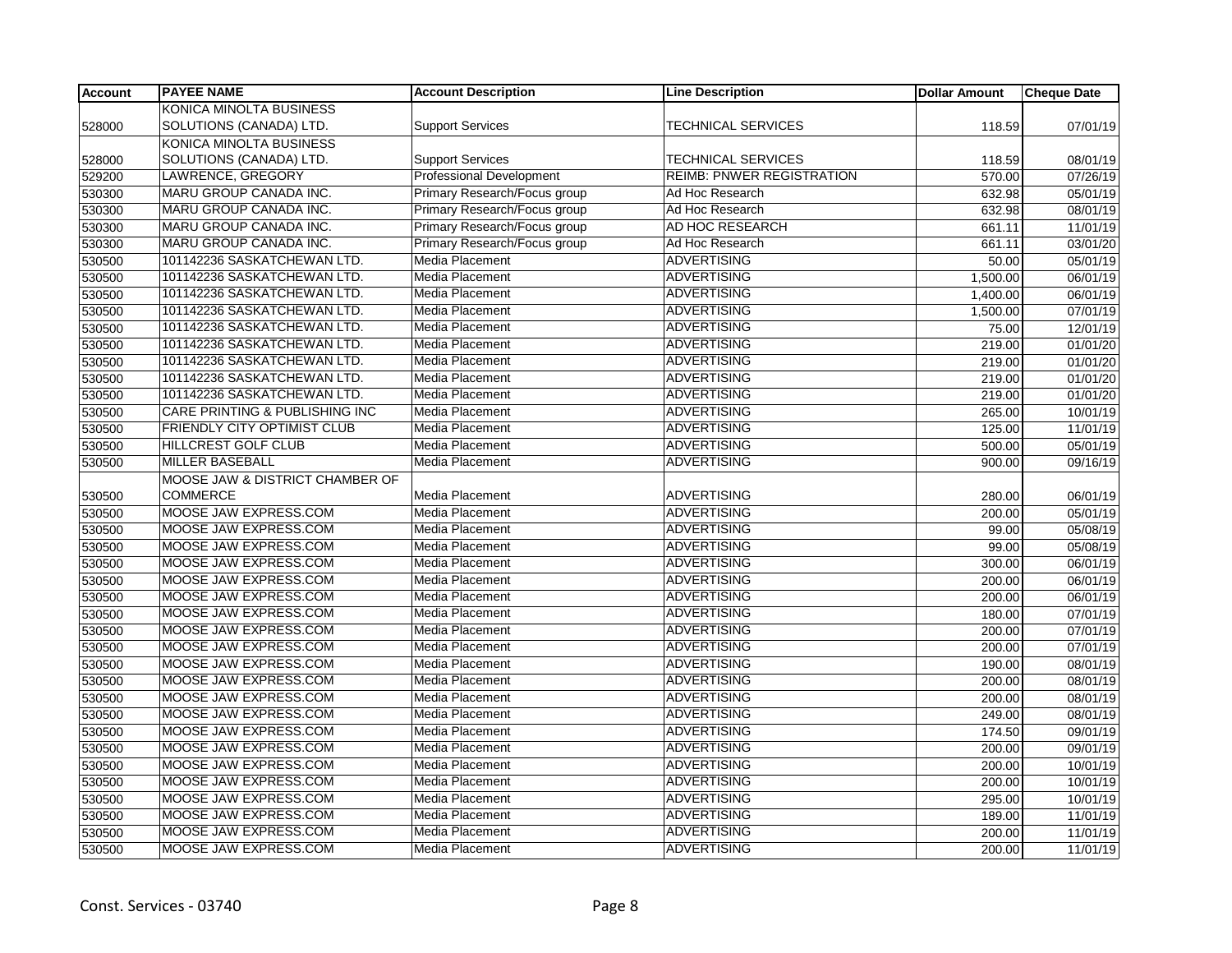| <b>Account</b> | <b>PAYEE NAME</b>                   | <b>Account Description</b>             | <b>Line Description</b>       | <b>Dollar Amount</b> | <b>Cheque Date</b>    |
|----------------|-------------------------------------|----------------------------------------|-------------------------------|----------------------|-----------------------|
| 530500         | MOOSE JAW EXPRESS.COM               | Media Placement                        | <b>ADVERTISING</b>            | 200.00               | 11/01/19              |
| 530500         | MOOSE JAW EXPRESS.COM               | <b>Media Placement</b>                 | <b>ADVERTISING</b>            | 200.00               | 11/01/19              |
| 530500         | MOOSE JAW EXPRESS.COM               | <b>Media Placement</b>                 | <b>ADVERTISING</b>            | 200.00               | 12/01/19              |
| 530500         | MOOSE JAW EXPRESS.COM               | Media Placement                        | <b>ADVERTISING</b>            | 200.00               | 12/01/19              |
| 530500         | MOOSE JAW EXPRESS.COM               | Media Placement                        | <b>ADVERTISING</b>            | 295.00               | 12/01/19              |
| 530500         | MOOSE JAW EXPRESS.COM               | Media Placement                        | <b>ADVERTISING</b>            | 100.00               | 12/11/19              |
| 530500         | MOOSE JAW EXPRESS.COM               | <b>Media Placement</b>                 | <b>ADVERTISING</b>            | 100.00               | 01/01/20              |
| 530500         | MOOSE JAW EXPRESS.COM               | Media Placement                        | <b>ADVERTISING</b>            | 224.00               | 01/01/20              |
| 530500         | MOOSE JAW EXPRESS.COM               | Media Placement                        | <b>ADVERTISING</b>            | 100.00               | 01/08/20              |
| 530500         | MOOSE JAW EXPRESS.COM               | Media Placement                        | <b>ADVERTISING</b>            | 100.00               | 02/01/20              |
| 530500         | MOOSE JAW EXPRESS.COM               | Media Placement                        | <b>ADVERTISING</b>            | 370.00               | 02/01/20              |
| 530500         | MOOSE JAW EXPRESS.COM               | Media Placement                        | <b>ADVERTISING</b>            | 175.00               | 02/01/20              |
| 530500         | MOOSE JAW EXPRESS.COM               | <b>Media Placement</b>                 | <b>ADVERTISING</b>            | 100.00               | 02/05/20              |
| 530500         | MOOSE JAW EXPRESS.COM               | Media Placement                        | <b>ADVERTISING</b>            | 100.00               | 03/01/20              |
| 530500         | MOOSE JAW EXPRESS.COM               | Media Placement                        | <b>ADVERTISING</b>            | 125.00               | 03/01/20              |
| 530500         | MOOSE JAW EXPRESS.COM               | Media Placement                        | <b>ADVERTISING</b>            | 100.00               | 03/04/20              |
| 530500         | MOOSE JAW EXPRESS.COM               | Media Placement                        | <b>ADVERTISING</b>            | 100.00               | 03/18/20              |
| 530500         | MOOSE JAW TIER 1 HOCKEY INC.        | Media Placement                        | <b>ADVERTISING</b>            | 1,800.00             | 10/16/19              |
| 530500         | MOOSE JAW TIER 1 HOCKEY INC.        | Media Placement                        | <b>ADVERTISING</b>            | 5,500.00             | 10/16/19              |
| 530800         | <b>WESTERN LITHO PRINTERS LTD.</b>  | Publications                           | <b>NEWSLETTERS</b>            | 1,149.20             | $\overline{07/01/19}$ |
| 530900         | LAWRENCE, GREGORY                   | Promotional Items                      | REIMB: REMEMBRANCE DAY WREATH | 75.00                | 11/01/19              |
| 530900         | <b>MINUTEMAN PRESS</b>              | Promotional Items                      | CHRISTMAS CARD CALENDARS      | 1,234.01             | 12/04/19              |
| 530900         | TREASURE HOUSE IMPORTS LTD.         | <b>Promotional Items</b>               | PROMOTIONAL ITEMS             | 487.50               | 08/01/19              |
| 542000         | NICOLSON, TRINA                     | Travel                                 | CA TRAVEL APR 04, 2019        | 25.00                | 04/01/19              |
| 542000         | NICOLSON, TRINA                     | Travel                                 | CA TRAVEL JAN 28, 2020        | 30.00                | 02/13/20              |
|                |                                     | Deputy Minister/Ministry Head Business |                               |                      |                       |
| 543201         | <b>CONEXUS ARTS CENTRE</b>          | Expenses - Refreshments                | STUDENT DRINKS-MARCH 2019     | 26.00                | 01/01/20              |
| 550100         | <b>GRAND VALLEY PRESS (MJ) LTD.</b> | <b>Printed Forms</b>                   | LETTERHEAD                    | 131.36               | 07/01/19              |
| 550100         | <b>MINUTEMAN PRESS</b>              | <b>Printed Forms</b>                   | <b>BUSINESS CARDS</b>         | 50.40                | 06/06/19              |
| 555000         | <b>CORPORATE EXPRESS</b>            | <b>Other Material and Supplies</b>     | <b>OFFICE SUPPLIES</b>        | 80.32                | 04/23/19              |
| 555000         | <b>CORPORATE EXPRESS</b>            | <b>Other Material and Supplies</b>     | <b>OFFICE SUPPLIES</b>        | 88.80                | 05/01/19              |
| 555000         | <b>CORPORATE EXPRESS</b>            | <b>Other Material and Supplies</b>     | OFFICE SUPPLIES               | 121.80               | 06/01/19              |
| 555000         | <b>CORPORATE EXPRESS</b>            | <b>Other Material and Supplies</b>     | OFFICE SUPPLIES               | 75.01                | 07/01/19              |
| 555000         | <b>CORPORATE EXPRESS</b>            | <b>Other Material and Supplies</b>     | OFFICE SUPPLIES               | 127.90               | 08/01/19              |
| 555000         | <b>CORPORATE EXPRESS</b>            | Other Material and Supplies            | OFFICE SUPPLIES               | 69.04                | 08/02/19              |
| 555000         | <b>CORPORATE EXPRESS</b>            | <b>Other Material and Supplies</b>     | <b>OFFICE SUPPLIES</b>        | 75.93                | 09/04/19              |
| 555000         | <b>CORPORATE EXPRESS</b>            | <b>Other Material and Supplies</b>     | <b>OFFICE SUPPLIES</b>        | 77.04                | 10/01/19              |
| 555000         | <b>CORPORATE EXPRESS</b>            | <b>Other Material and Supplies</b>     | OFFICE SUPPLIES               | 87.17                | 11/01/19              |
| 555000         | <b>CORPORATE EXPRESS</b>            | <b>Other Material and Supplies</b>     | OFFICE SUPPLIES               | 91.35                | 12/01/19              |
| 555000         | <b>CORPORATE EXPRESS</b>            | <b>Other Material and Supplies</b>     | OFFICE SUPPLIES               | 77.04                | 01/01/20              |
| 555000         | <b>CORPORATE EXPRESS</b>            | <b>Other Material and Supplies</b>     | <b>OFFICE SUPPLIES</b>        | 80.92                | 01/14/20              |
| 555000         | <b>CORPORATE EXPRESS</b>            | <b>Other Material and Supplies</b>     | <b>OFFICE SUPPLIES</b>        | 71.64                | 02/10/20              |
| 555000         | <b>CORPORATE EXPRESS</b>            | <b>Other Material and Supplies</b>     | OFFICE SUPPLIES               | 102.23               | 03/03/20              |
| 555000         | <b>CORPORATE EXPRESS</b>            | <b>Other Material and Supplies</b>     | OFFICE SUPPLIES               | 29.34                | 03/20/20              |
| 555000         | <b>CORPORATE EXPRESS</b>            | <b>Other Material and Supplies</b>     | <b>OFFICE SUPPLIES</b>        | 6.03                 | 03/24/20              |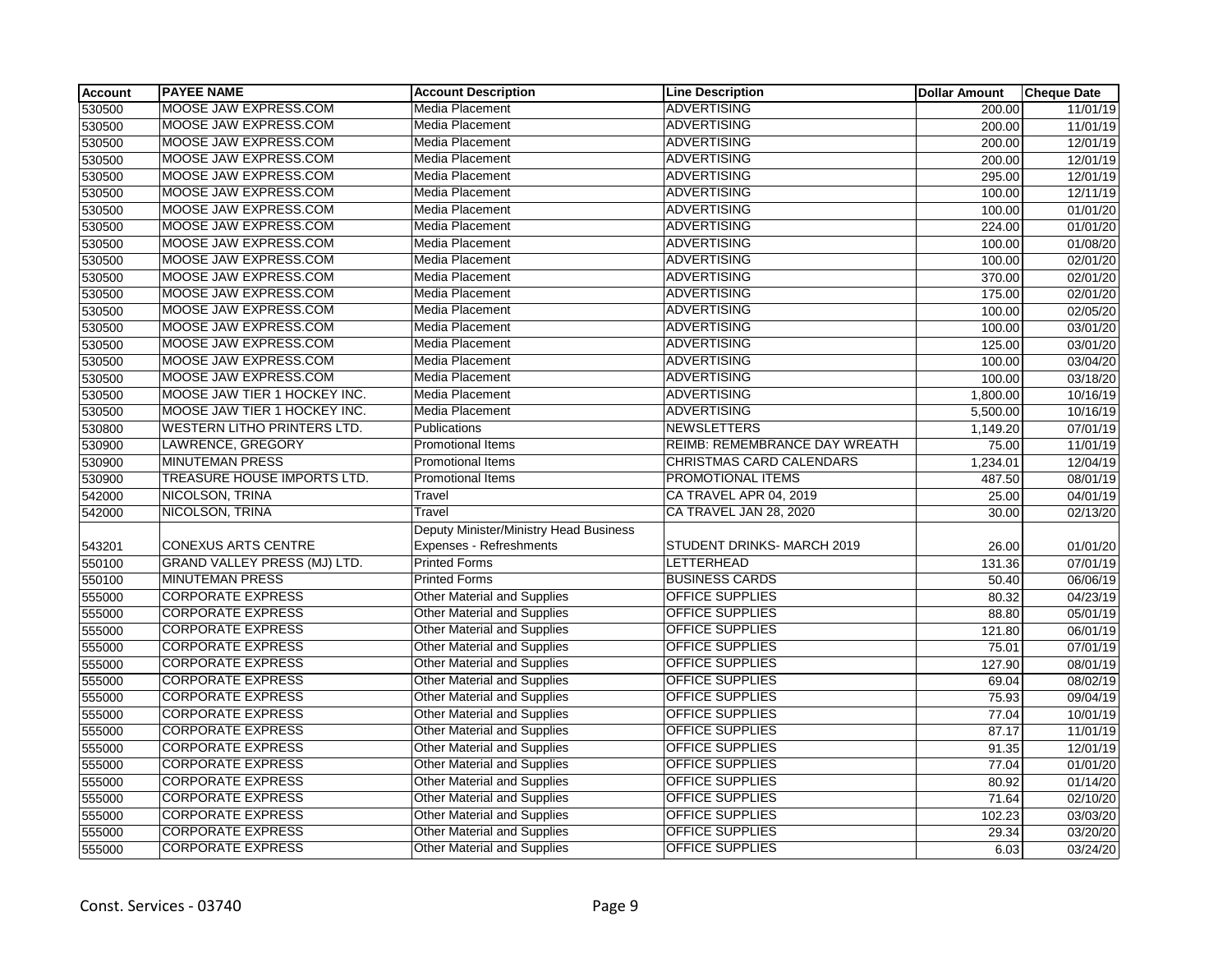| <b>Account</b> | <b>IPAYEE NAME</b>          | <b>Account Description</b>         | <b>Line Description</b>       | Dollar Amount | <b>Cheque Date</b> |
|----------------|-----------------------------|------------------------------------|-------------------------------|---------------|--------------------|
| 555000         | LAWRENCE, GREGORY           | <b>Other Material and Supplies</b> | <b>REIMB: OFFICE SUPPLIES</b> | 7.76          | 07/01/19           |
| 555000         | LAWRENCE, GREGORY           | Other Material and Supplies        | <b>REIMB: OFFICE SUPPLIES</b> | 133.17        | 12/01/19           |
| 555000         | LAWRENCE, GREGORY           | Other Material and Supplies        | <b>REIMB: OFFICE SUPPLIES</b> | 6.56          | 12/20/19           |
| 555000         | <b>PRAIRIE SPRING WATER</b> | Other Material and Supplies        | <b>OFFICE SUPPLIES</b>        | 21.00         | 04/15/19           |
| 555000         | <b>PRAIRIE SPRING WATER</b> | Other Material and Supplies        | <b>OFFICE SUPPLIES</b>        | 21.00         | 09/10/19           |
| 555000         | <b>PRAIRIE SPRING WATER</b> | Other Material and Supplies        | <b>OFFICE SUPPLIES</b>        | 21.00         | 03/25/20           |
| 555000         | ISASKTEL                    | Other Material and Supplies        | <b>OFFICE SUPPLIES</b>        | 58.48         | 10/01/19           |
| 555000         | <b>SASKTEL</b>              | Other Material and Supplies        | <b>OFFICE SUPPLIES</b>        | 37.05         | 03/01/20           |
| 555000         | <b>ISK SCHULTZ ELECTRIC</b> | Other Material and Supplies        | <b>OFFICE SUPPLIES</b>        | 489.72        | 03/19/20           |
| 555080         | LAWRENCE, GREGORY           | Other Misc Material and Supplies   | <b>REIMB: FRAMING</b>         | 315.68        | 06/01/19           |
| 564600         | LAWRENCE, GREGORY           | Computer Software - Exp            | <b>REIMB: SOFTWARE</b>        | 104.99        | 05/01/19           |
| 564600         | LAWRENCE, GREGORY           | Computer Software - Exp            | <b>IREIMB: SOFTWARE</b>       | 100.44        | 03/19/20           |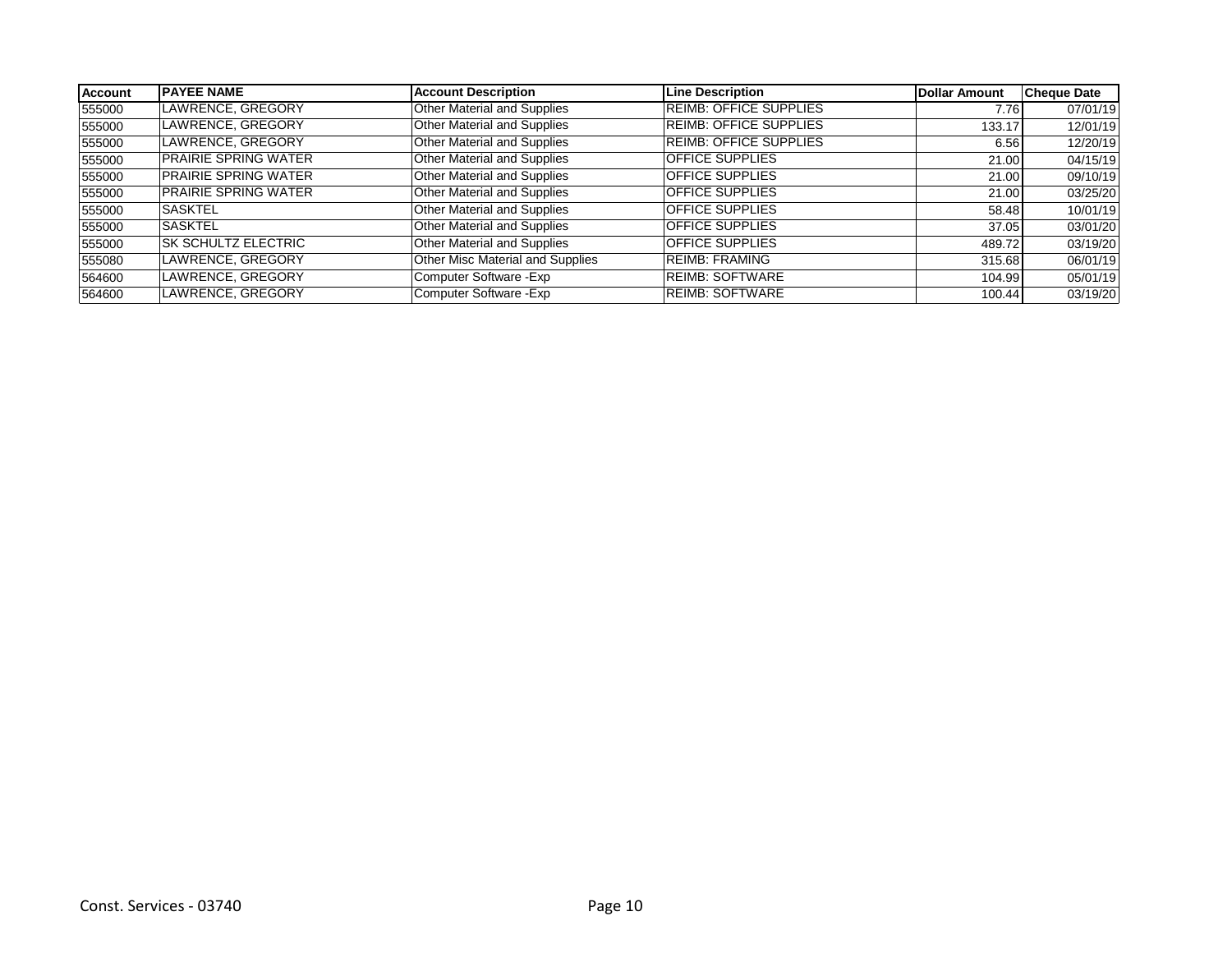# **LEGISLATIVE ASSEMBLY OF SASKATCHEWAN MEMBERS' ACCOUNTABILITY AND DISCLOSURE REPORT For the fiscal year ending March 31, 2020**

#### **DIRECTIVE #6 - CONSTITUENCY ASSISTANT EXPENSES**

**2019-2020 TOTAL: \$61,750.46**

| <b>Account</b> | <b>Payee Name</b>        | <b>Account Description</b> | <b>Dollar Amount</b> | <b>Cheque Date</b> |  |
|----------------|--------------------------|----------------------------|----------------------|--------------------|--|
|                |                          |                            |                      |                    |  |
| 513000         | <b>GEMMELL, SIMONE A</b> | Out-of-Scope Permanent     | 888.58               | 04/01/20           |  |
| 513000         | <b>GEMMELL, SIMONE A</b> | Out-of-Scope Permanent     | 346.20               | 04/09/20           |  |
| 513000         | NICOLSON, TRINA          | Out-of-Scope Permanent     | 0.00                 | 04/03/19           |  |
| 513000         | NICOLSON, TRINA          | Out-of-Scope Permanent     | 2,187.99             | 04/16/19           |  |
| 513000         | NICOLSON, TRINA          | Out-of-Scope Permanent     | 2,187.99             | 05/01/19           |  |
| 513000         | NICOLSON, TRINA          | Out-of-Scope Permanent     | 2,187.99             | 05/15/19           |  |
| 513000         | NICOLSON, TRINA          | Out-of-Scope Permanent     | 2,242.10             | 05/29/19           |  |
| 513000         | NICOLSON, TRINA          | Out-of-Scope Permanent     | 2,242.10             | 06/12/19           |  |
| 513000         | NICOLSON, TRINA          | Out-of-Scope Permanent     | 2,242.10             | 06/26/19           |  |
| 513000         | NICOLSON, TRINA          | Out-of-Scope Permanent     | 2,242.10             | 07/10/19           |  |
| 513000         | NICOLSON, TRINA          | Out-of-Scope Permanent     | 2,242.10             | 07/24/19           |  |
| 513000         | NICOLSON, TRINA          | Out-of-Scope Permanent     | 2,242.10             | 08/07/19           |  |
| 513000         | NICOLSON, TRINA          | Out-of-Scope Permanent     | 2,242.10             | 08/21/19           |  |
| 513000         | NICOLSON, TRINA          | Out-of-Scope Permanent     | 2,242.10             | 09/04/19           |  |
| 513000         | NICOLSON, TRINA          | Out-of-Scope Permanent     | 2,242.10             | 09/18/19           |  |
| 513000         | NICOLSON, TRINA          | Out-of-Scope Permanent     | 2,242.10             | 10/02/19           |  |
| 513000         | NICOLSON, TRINA          | Out-of-Scope Permanent     | 2,242.10             | 10/16/19           |  |
| 513000         | NICOLSON, TRINA          | Out-of-Scope Permanent     | 2,242.10             | 11/01/19           |  |
| 513000         | NICOLSON, TRINA          | Out-of-Scope Permanent     | 2,242.10             | 11/13/19           |  |
| 513000         | NICOLSON, TRINA          | Out-of-Scope Permanent     | 2,242.10             | 11/27/19           |  |
| 513000         | NICOLSON, TRINA          | Out-of-Scope Permanent     | 2,242.10             | 12/11/19           |  |
| 513000         | NICOLSON, TRINA          | Out-of-Scope Permanent     | 2,242.10             | 12/24/19           |  |
| 513000         | NICOLSON, TRINA          | Out-of-Scope Permanent     | 2,242.10             | 01/08/20           |  |
| 513000         | NICOLSON, TRINA          | Out-of-Scope Permanent     | 2,242.10             | 01/23/20           |  |
| 513000         | NICOLSON, TRINA          | Out-of-Scope Permanent     | 2,242.10             | 02/05/20           |  |
| 513000         | <b>NICOLSON, TRINA</b>   | Out-of-Scope Permanent     | 2,307.83             | 02/19/20           |  |
| 513000         | NICOLSON, TRINA          | Out-of-Scope Permanent     | 2,242.10             | 03/04/20           |  |
| 513000         | NICOLSON, TRINA          | Out-of-Scope Permanent     | 3,242.10             | 03/18/20           |  |
| 513000         | NICOLSON, TRINA          | Out-of-Scope Permanent     | 2,242.10             | 04/01/20           |  |
| 513000         | NICOLSON, TRINA          | Out-of-Scope Permanent     | 384.36               | 04/09/20           |  |
| 514000         | YOUNG, SHERRY            | Casual/Term                | 291.47               | 05/29/19           |  |
| 514000         | YOUNG, SHERRY            | Casual/Term                | 145.73               | 07/10/19           |  |
| 514000         | YOUNG, SHERRY            | Casual/Term                | 156.94               | 07/24/19           |  |
| 514000         | YOUNG, SHERRY            | Casual/Term                | 145.73               | 09/04/19           |  |
| 514000         | YOUNG, SHERRY            | Casual/Term                | 156.94               | 10/16/19           |  |
| 514000         | YOUNG, SHERRY            | Casual/Term                | 896.83               | 01/08/20           |  |
| 514000         | YOUNG, SHERRY            | Casual/Term                | 17.95                | 02/19/20           |  |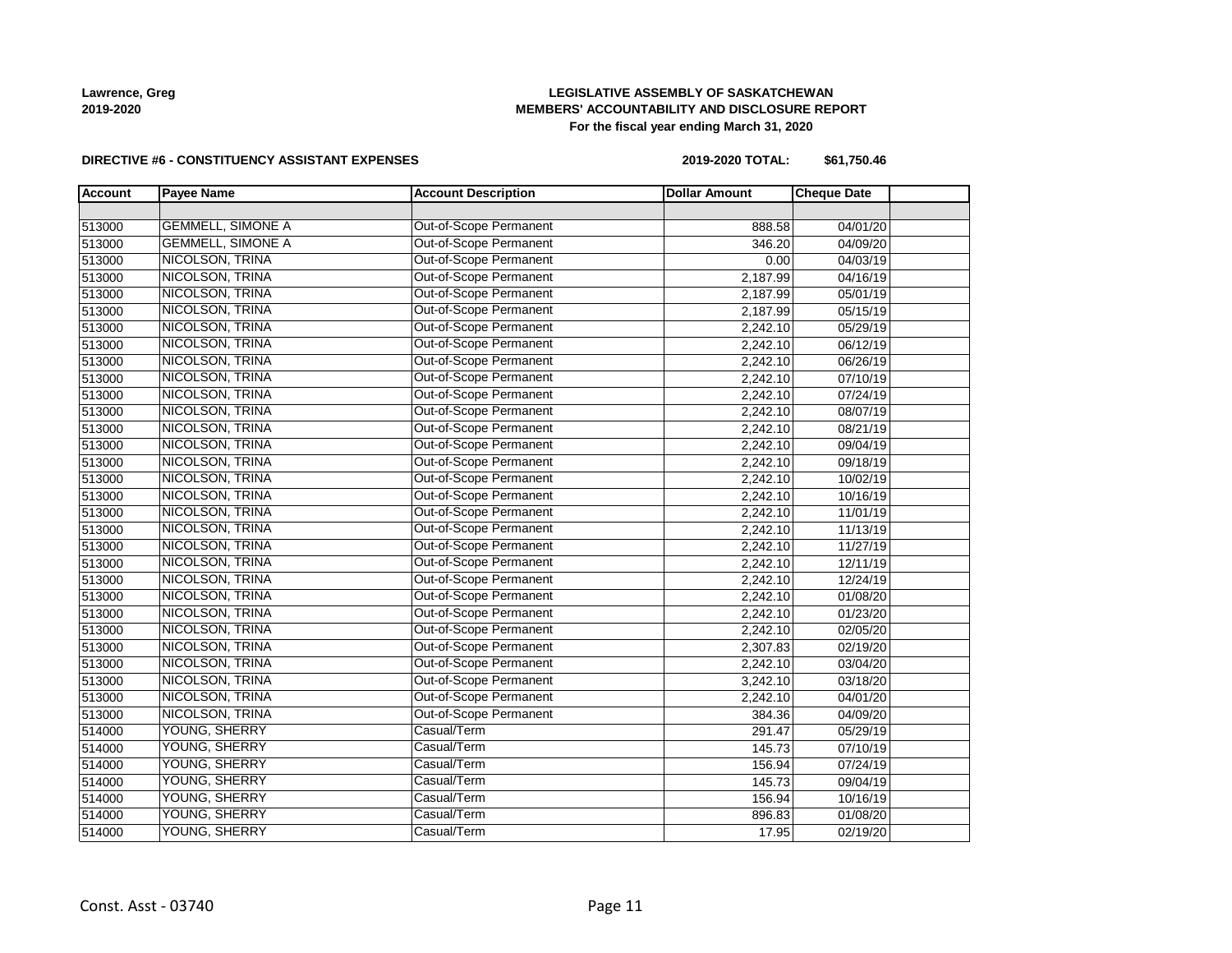| <b>Account</b> | <b>IPavee Name</b> | Account Description              | <b>IDollar Amount</b> | <b>Cheque Date</b> |  |
|----------------|--------------------|----------------------------------|-----------------------|--------------------|--|
|                |                    | Change in Y/E Accrued Empl Leave |                       |                    |  |
| 1519900        | None (Default)     | Entitlements                     | $-968.97$             | 04/24/19           |  |
|                |                    | Change in Y/E Accrued Empl Leave |                       |                    |  |
| 1519900        | None (Default)     | Entitlements                     | 90.70                 | 04/14/20           |  |